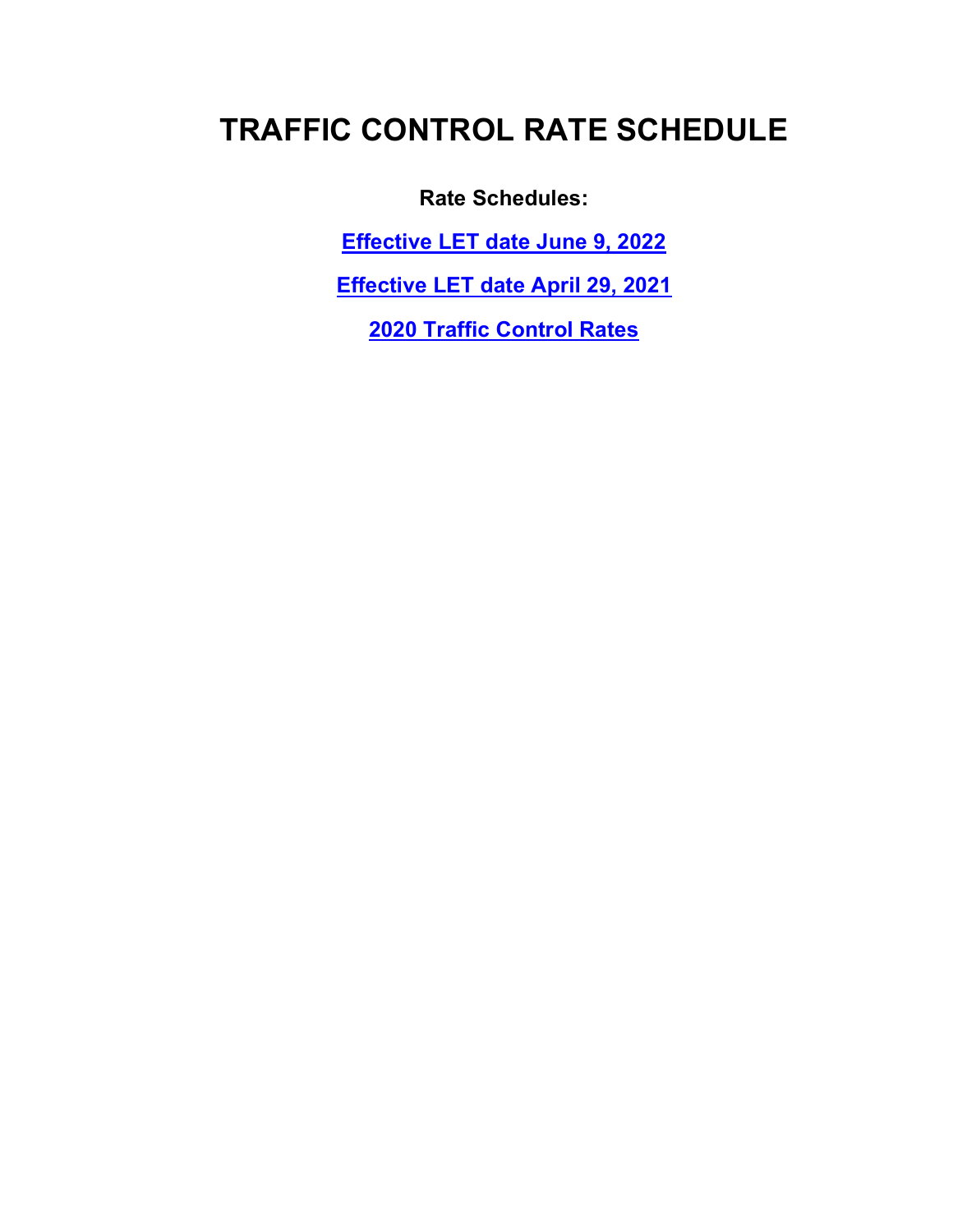#### **(Effective LET date June 9, 2022)**

<span id="page-1-0"></span>(Subsections 618.04.1 & 618.05.1 of the Standard and Supplemental Specifications) (Traffic Control – Fixed will be at \$1 per unit)

|    |                |                                                                                                               |                             | <b>Value in Units of</b><br><b>Each Traffic</b> |  |
|----|----------------|---------------------------------------------------------------------------------------------------------------|-----------------------------|-------------------------------------------------|--|
|    |                | <b>Group Number</b>                                                                                           | <b>Description</b>          | <b>Control Device</b>                           |  |
|    | <b>Signing</b> |                                                                                                               |                             |                                                 |  |
|    |                | 1. Any Size Sign on Portable Mounts                                                                           |                             | 36                                              |  |
|    |                | <b>Signs Mounted on Single Post</b>                                                                           |                             |                                                 |  |
| 2. |                | Sign Faces up to 15.9 ft <sup>2</sup> (1.48 m <sup>2</sup> )                                                  |                             | 128                                             |  |
| 3. |                | 16.0 up to 19.9 ft <sup>2</sup> (1.49 up to 1.85 m <sup>2</sup> )                                             |                             | 136                                             |  |
| 4. |                | 20.0 up to 29.9 ft <sup>2</sup> (1.86 up to 2.78 m <sup>2</sup> )                                             |                             | 152                                             |  |
| 5. |                | 30.0 up to 40.0 ft <sup>2</sup> (2.79 up to 3.72 m <sup>2</sup> )                                             |                             | 222                                             |  |
|    |                | <b>Signs Mounted on Two Posts</b>                                                                             |                             |                                                 |  |
| 6. |                | 10.0 up to 18.1 ft <sup>2</sup> (0.93 up to 1.68 m <sup>2</sup> )                                             |                             | 238                                             |  |
| 7. |                | 18.2 up to 19.9 ft <sup>2</sup> (1.69 up to 1.85 m <sup>2</sup> )                                             |                             | 252                                             |  |
| 8. |                | 20.0 up to 29.9 ft <sup>2</sup> (1.86 up to 2.78 m <sup>2</sup> )                                             |                             | 276                                             |  |
| 9. |                | 30.0 up to 39.9 ft <sup>2</sup> (2.79 up to 3.71 m <sup>2</sup> )                                             |                             | 344                                             |  |
|    |                | <b>10.</b> 40.0 up to 49.9 ft <sup>2</sup> (3.72 up to 4.64 m <sup>2</sup> )                                  |                             | 368                                             |  |
|    |                | 11. 50.0 up to 59.9 ft <sup>2</sup> (4.65 up to 5.57 m <sup>2</sup> )                                         |                             | 410                                             |  |
|    |                |                                                                                                               | <b>Barricades</b>           |                                                 |  |
|    |                | 12. Sign Faces up to 20.0 ft <sup>2</sup> (1.82 m <sup>2</sup> ) mounted<br>on Type III Barricade (sign only) | Signs Mounted on Barricade  | 24                                              |  |
|    |                | 13. 4'-0" (1.2 m) to 10'-0" (3.0 m) B (III)                                                                   | <b>Barricade</b>            | 180                                             |  |
|    |                | 14. 4'-0" (1.2 m) to 10'-0" (3.0 m) B (III)                                                                   | (reflectorized on one side) | 188                                             |  |
|    |                | 15. Portable Barricade                                                                                        |                             |                                                 |  |
|    |                | a) $2'-0''$ (0.6 m) to 6'-0" (1.8 m) B (1)                                                                    |                             | 22                                              |  |
|    |                | <b>b)</b> $2^{\prime}$ -0" (0.6 m) to 6'-0" (1.8 m) B (II)                                                    |                             | 22                                              |  |
|    | c)             | Type II w/ 24"x12" R9-9, R9-10, or R9-11<br>a Pedestrian Sign                                                 |                             | 24                                              |  |
|    |                | 16. Barricade Warning Lights                                                                                  |                             |                                                 |  |
|    | a)             | Type A - Low Intensity                                                                                        |                             | 10/each/day                                     |  |
|    | b)             | Type B - High Intensity                                                                                       |                             | 14/each/day                                     |  |
|    |                | c) Type C - Steady Burn                                                                                       |                             | 10/each/day                                     |  |
|    |                |                                                                                                               |                             |                                                 |  |
|    |                |                                                                                                               |                             |                                                 |  |
|    |                |                                                                                                               |                             |                                                 |  |
|    |                |                                                                                                               |                             |                                                 |  |
|    |                |                                                                                                               |                             |                                                 |  |
|    |                |                                                                                                               |                             |                                                 |  |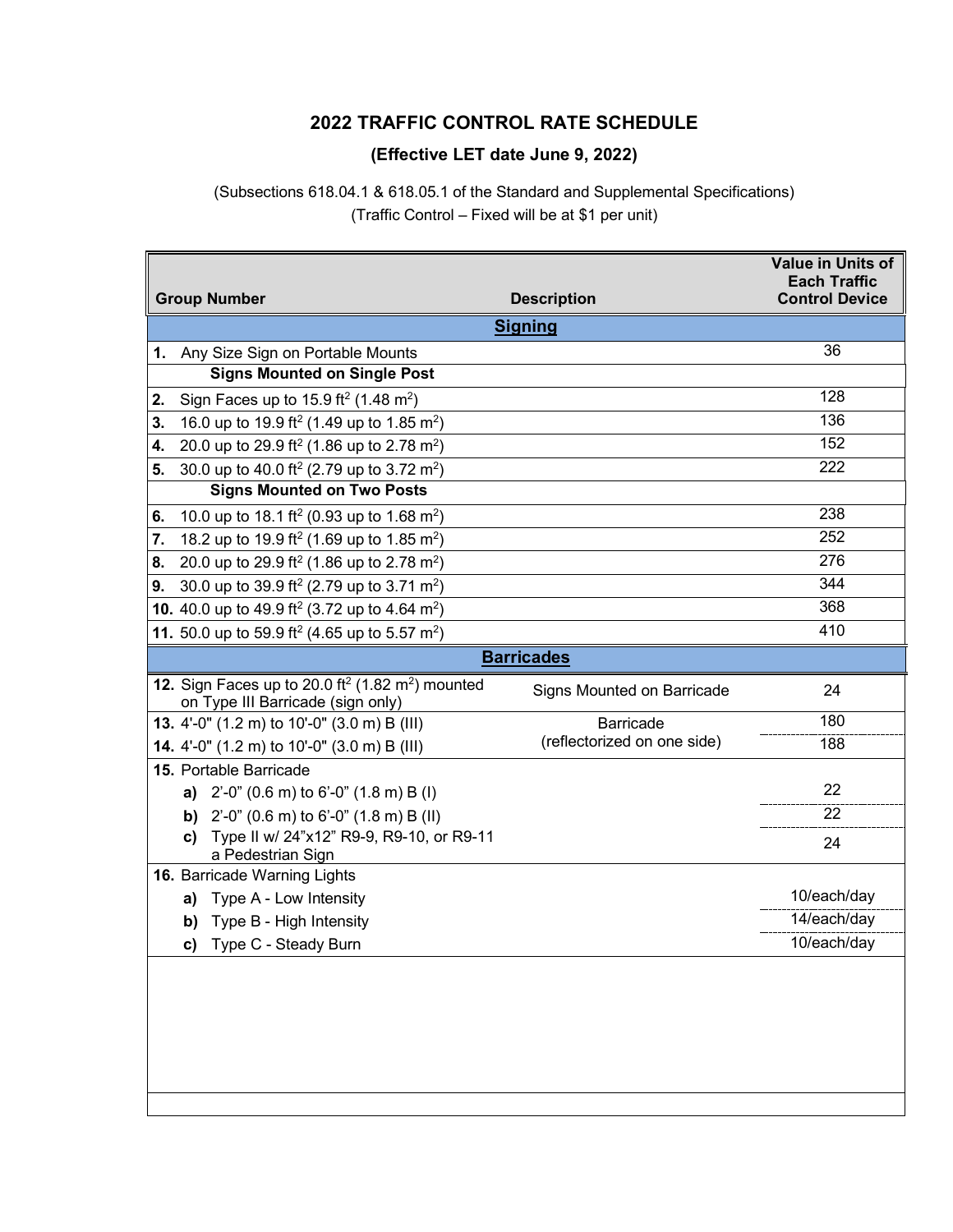| <b>Group Number</b>                                                               | <b>Value in Units of</b><br><b>Each Traffic</b><br><b>Control Device</b> |
|-----------------------------------------------------------------------------------|--------------------------------------------------------------------------|
| <b>Description</b><br><b>Delineation</b>                                          |                                                                          |
| 17. Drums Plastic                                                                 | 21                                                                       |
| 18. Object Markers                                                                |                                                                          |
| a) Type 2                                                                         | 24                                                                       |
| 19. Portable Vertical Panels                                                      | 12                                                                       |
| 20. Delineators                                                                   |                                                                          |
| Design B<br>a)                                                                    |                                                                          |
| Design G<br>b)                                                                    | 24                                                                       |
| Design A<br>C)                                                                    |                                                                          |
| 21. Reserved                                                                      |                                                                          |
| 22. Flexible Guideposts                                                           | 6                                                                        |
| 23. Portable Arrow Board                                                          |                                                                          |
| a) Set up/take down each shift                                                    | 12/each/hour                                                             |
| Long term use<br>b)                                                               | 196/each/day                                                             |
| Initial Install (only for long term use)<br>C)                                    | 36/each/install                                                          |
| 24. W20-7a and W3-3 Signs with LED Flashers                                       |                                                                          |
| a) Set up/take down each shift                                                    | 18/each/hour                                                             |
| Long term use<br>b)                                                               | 172/each/day                                                             |
| Initial Install (only for long term use)<br>C)                                    | 18/each/install                                                          |
| 25. Raised rigid pavement markers                                                 | 6                                                                        |
| 26. Reserved                                                                      |                                                                          |
| 27. Hinged flexible guidepost 36" (914mm) height                                  | 36                                                                       |
| 28. Reserved                                                                      |                                                                          |
| 29. Temporary traffic control signals (with dual lights and adjustable mast arms) |                                                                          |
| Set up/take down each shift<br>a)                                                 | 36/each/hour                                                             |
| b) Long term use                                                                  | 648/each/day                                                             |
| Initial Install (only for long term use)<br>c)                                    | 54/each/install                                                          |
| 30. Temporary traffic tape yellow or white 4" or black 6"                         | 4/foot<br>13/m                                                           |
| 31. Changeable Message Signs, 3-line 8'x8' (2.7m x 2.7m) size                     |                                                                          |
| Set up/take down each shift<br>a)                                                 | 18/each/hour                                                             |
| Long term use<br>b)                                                               | 300/each/day                                                             |
| Initial Install (only for long term use)<br>C)                                    | 44/each/install                                                          |
| 32. Install or remove signs on existing post mount                                | 6                                                                        |
| 33. Speed Feed Back Trailer mounted sign w/ static speed limit sign               |                                                                          |
| Set up/take down each shift<br>a)                                                 | 8/each/hour                                                              |
| Long term use<br>b)                                                               | 136/each/day                                                             |
| Initial Install (only for long term use)<br>C)                                    | 18/each/install                                                          |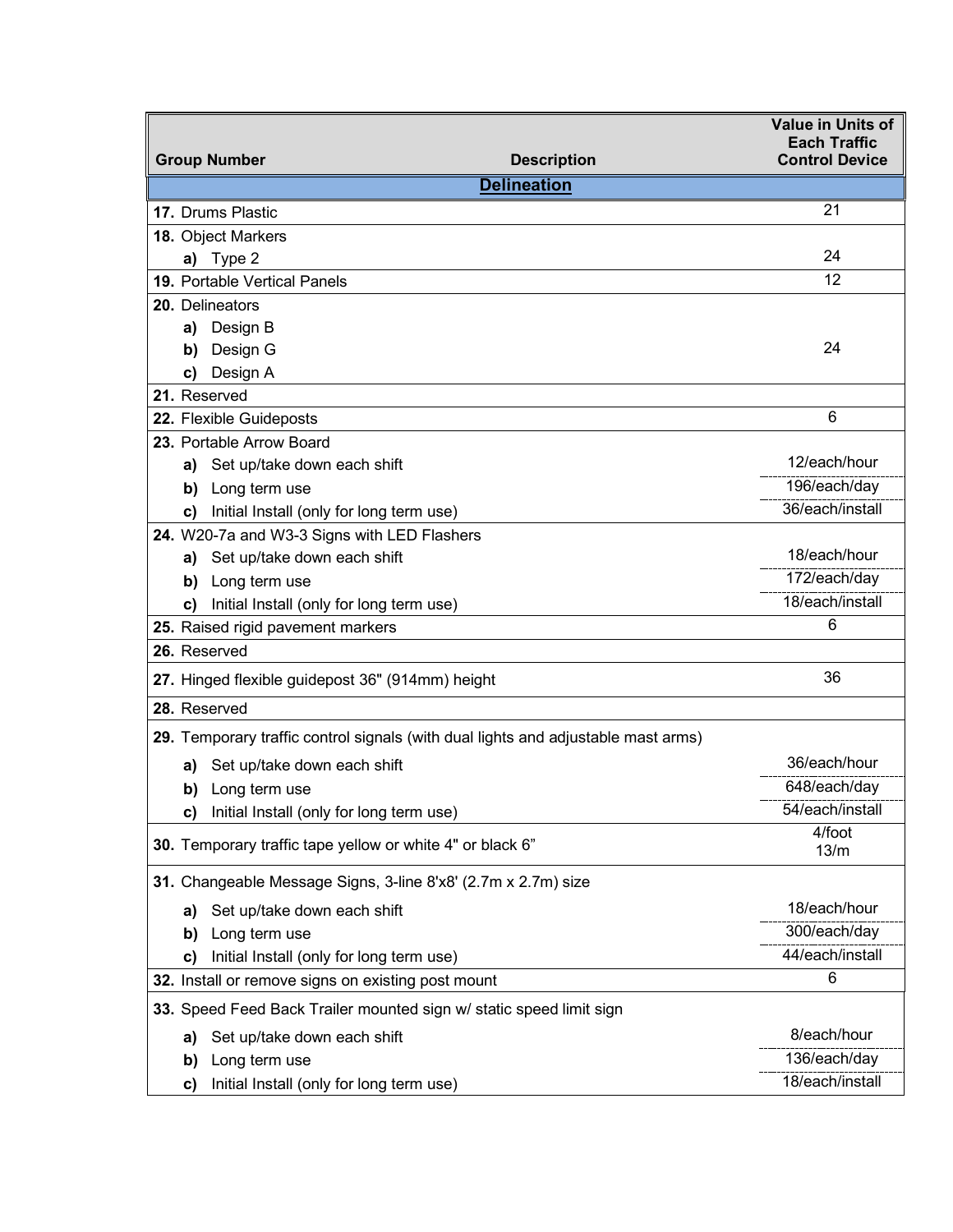|                                                                                                                                                                                                | <b>Value in Units of</b><br><b>Each Traffic</b>       |
|------------------------------------------------------------------------------------------------------------------------------------------------------------------------------------------------|-------------------------------------------------------|
| <b>Group Number</b><br><b>Description</b>                                                                                                                                                      | <b>Control Device</b>                                 |
| <b>Flagging</b>                                                                                                                                                                                |                                                       |
| 34. Flag Person                                                                                                                                                                                | 76/each/hour                                          |
| 35. Pilot Car                                                                                                                                                                                  | 89/each/hour                                          |
| 36. Flagger Illumination                                                                                                                                                                       |                                                       |
| Portable Light Tower<br>a)                                                                                                                                                                     | 10/each/hour                                          |
| Non-Glare (Balloon) Lighting<br>b)                                                                                                                                                             | 18/each/hour                                          |
| <b>Miscellaneous</b>                                                                                                                                                                           |                                                       |
| 37. Alternative Devices: Items not covered under this rate schedule may be included<br>as alternate devices. The rate will be determined in accordance with Subsection<br>109.04.1 or 109.04.2 | Agreed upon<br>prices converted<br>to number of units |
| 38. Reserved                                                                                                                                                                                   |                                                       |
| 39. Pedestrian temporary curb ramp                                                                                                                                                             | 168                                                   |
| 40. Pedestrian barricade                                                                                                                                                                       | 12/foot                                               |
| 41. Reserved                                                                                                                                                                                   |                                                       |
| 42. Temporary Portable Transverse Rumble Strip Array (3-11ft Strips)                                                                                                                           | 306                                                   |
| 43. Illuminated Flagger Paddle                                                                                                                                                                 | 6/each/hour                                           |
| 44. Business Access Signs (including business name)                                                                                                                                            | $46/ft^2$                                             |
|                                                                                                                                                                                                |                                                       |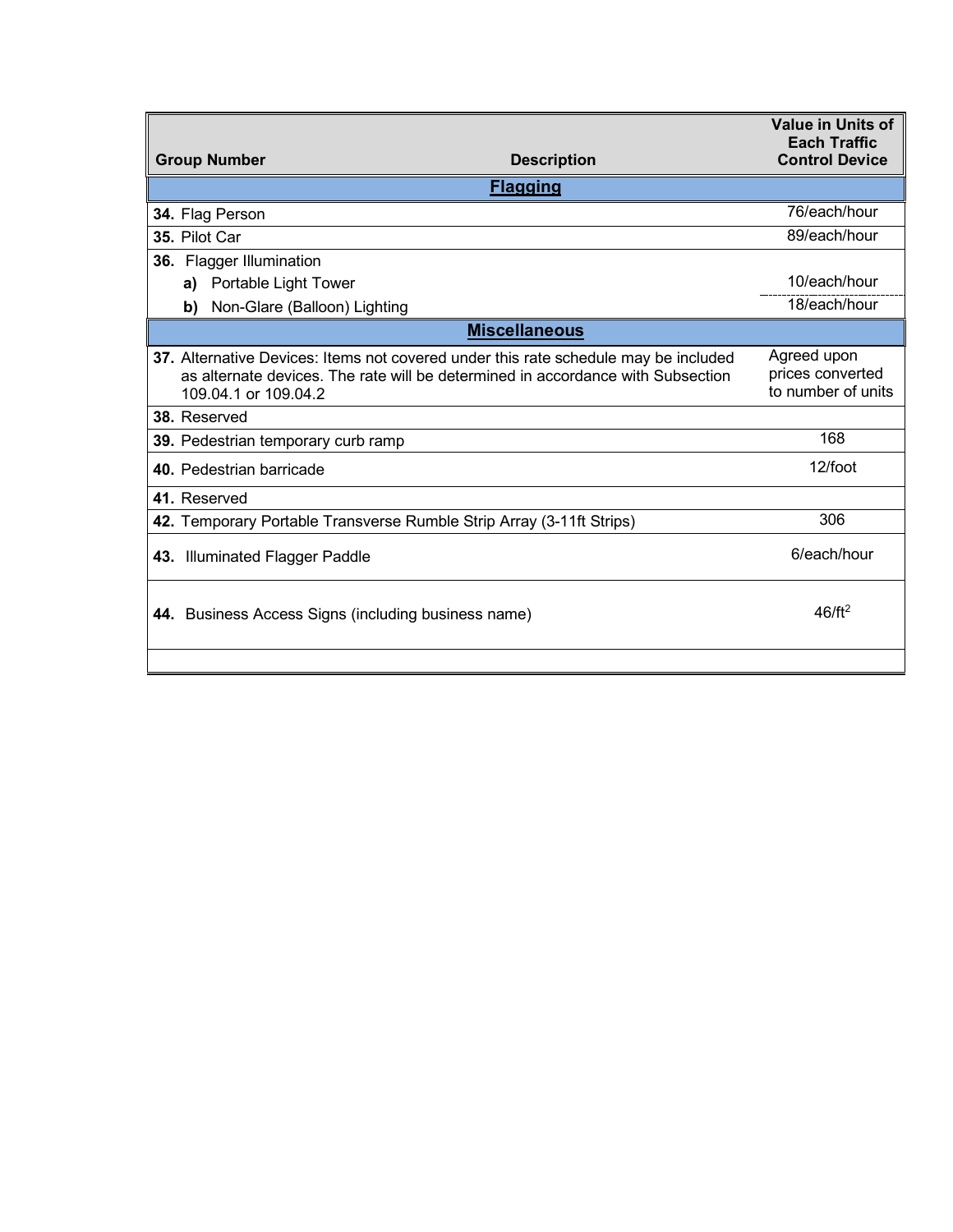#### **(Effective LET date April 29, 2021)**

<span id="page-4-0"></span>(Subsections 618.04.1 & 618.05.1 of the Standard and Supplemental Specifications) (Traffic Control – Fixed will be at \$1 per unit)

|                                                                                                               |                             | Value in Units of<br><b>Each Traffic</b> |
|---------------------------------------------------------------------------------------------------------------|-----------------------------|------------------------------------------|
| <b>Group Number</b>                                                                                           | <b>Description</b>          | <b>Control Device</b>                    |
|                                                                                                               | <b>Signing</b>              |                                          |
| 45. Any Size Sign on Portable Mounts                                                                          |                             | 36                                       |
| <b>Signs Mounted on Single Post</b>                                                                           |                             |                                          |
| 46. Sign Faces up to 15.9 ft <sup>2</sup> (1.48 m <sup>2</sup> )                                              |                             | 128                                      |
| 47. 16.0 up to 19.9 ft <sup>2</sup> (1.49 up to 1.85 m <sup>2</sup> )                                         |                             | 136                                      |
| 48. 20.0 up to 29.9 ft <sup>2</sup> (1.86 up to 2.78 m <sup>2</sup> )                                         |                             | 152                                      |
| 49. 30.0 up to 40.0 ft <sup>2</sup> (2.79 up to 3.72 m <sup>2</sup> )                                         |                             | 222                                      |
| <b>Signs Mounted on Two Posts</b>                                                                             |                             |                                          |
| 50. 10.0 up to 18.1 ft <sup>2</sup> (0.93 up to 1.68 m <sup>2</sup> )                                         |                             | 238                                      |
| 51. 18.2 up to 19.9 ft <sup>2</sup> (1.69 up to 1.85 m <sup>2</sup> )                                         |                             | 252                                      |
| 52. 20.0 up to 29.9 ft <sup>2</sup> (1.86 up to 2.78 m <sup>2</sup> )                                         |                             | 276                                      |
| 53. 30.0 up to 39.9 ft <sup>2</sup> (2.79 up to 3.71 m <sup>2</sup> )                                         |                             | 344                                      |
| 54. 40.0 up to 49.9 ft <sup>2</sup> (3.72 up to 4.64 m <sup>2</sup> )                                         |                             | 368                                      |
| 55. 50.0 up to 59.9 ft <sup>2</sup> (4.65 up to 5.57 m <sup>2</sup> )                                         |                             | 410                                      |
|                                                                                                               | <b>Barricades</b>           |                                          |
| 56. Sign Faces up to 20.0 ft <sup>2</sup> (1.82 m <sup>2</sup> ) mounted<br>on Type III Barricade (sign only) | Signs Mounted on Barricade  | 24                                       |
| 57. 4'-0" (1.2 m) to 10'-0" (3.0 m) B (III)                                                                   | <b>Barricade</b>            | 180                                      |
| 58. 4'-0" (1.2 m) to 10'-0" (3.0 m) B (III)                                                                   | (reflectorized on one side) | 188                                      |
| 59. Portable Barricade                                                                                        |                             |                                          |
| 2'-0" (0.6 m) to 6'-0" (1.8 m) B (I)<br>a)                                                                    |                             | 22                                       |
| <b>b)</b> $2^{\prime}$ -0" (0.6 m) to 6'-0" (1.8 m) B (II)                                                    |                             | 22                                       |
| Type II w/ 24"x12" R9-9, R9-10, or R9-11<br>C)<br>a Pedestrian Sign                                           |                             | 24                                       |
| 60. Barricade Warning Lights                                                                                  |                             |                                          |
| a) Type A - Low Intensity                                                                                     |                             | 10/each/day                              |
| <b>b)</b> Type B - High Intensity                                                                             |                             | 14/each/day                              |
| Type C - Steady Burn<br>c)                                                                                    |                             | 10/each/day                              |
|                                                                                                               |                             |                                          |
|                                                                                                               | <b>Delineation</b>          |                                          |
| 61. Drums Plastic                                                                                             |                             | 21                                       |
| 62. Object Markers                                                                                            |                             |                                          |
| a) Type 2                                                                                                     |                             | 24                                       |
| 63. Portable Vertical Panels                                                                                  |                             | 12                                       |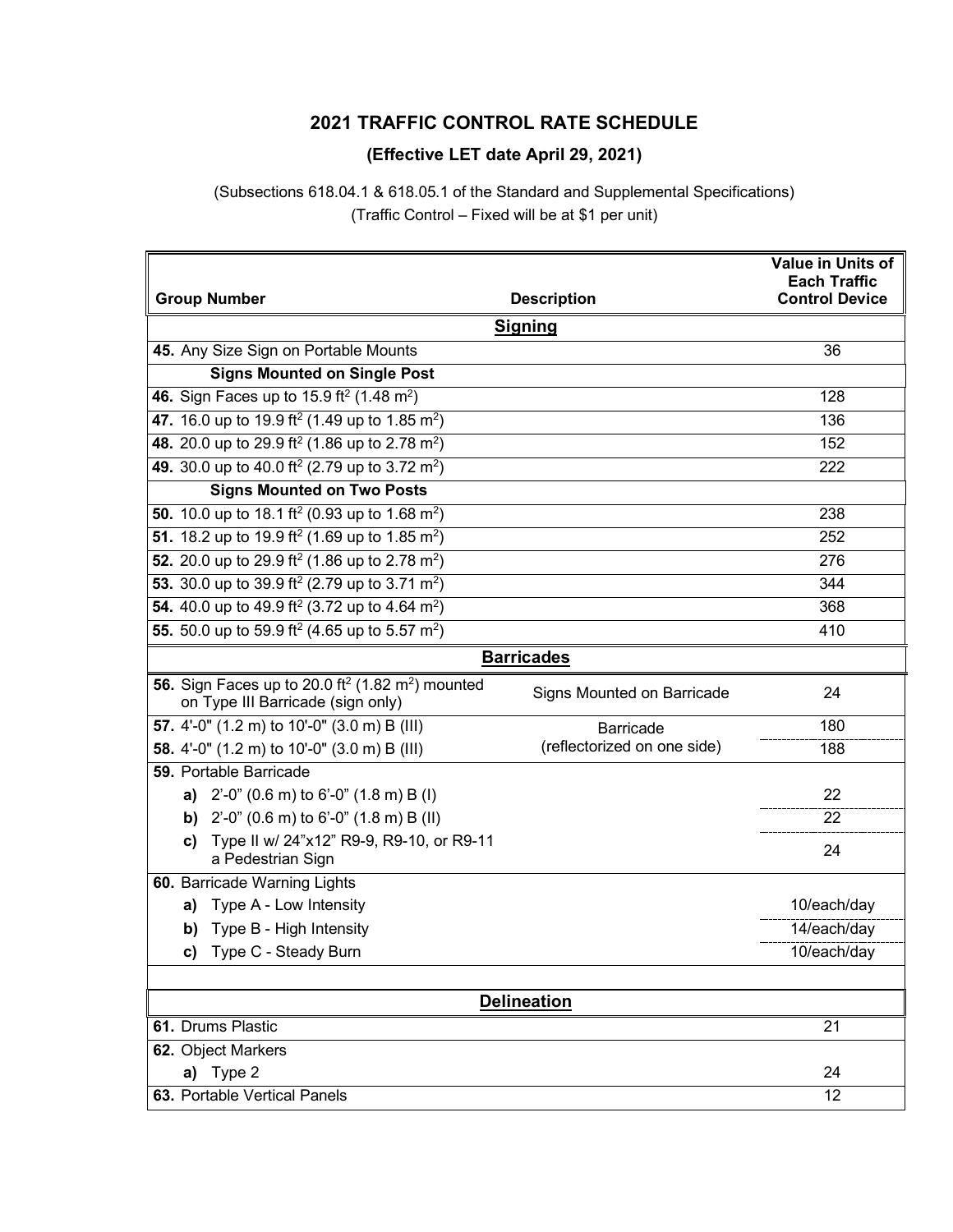|    | <b>Group Number</b>                                                               | <b>Description</b> | Value in Units of<br><b>Each Traffic</b><br><b>Control Device</b> |
|----|-----------------------------------------------------------------------------------|--------------------|-------------------------------------------------------------------|
|    | 64. Delineators                                                                   |                    |                                                                   |
| a) | Design B                                                                          |                    |                                                                   |
| b) | Design G                                                                          |                    | 24                                                                |
| C) | Design A                                                                          |                    |                                                                   |
|    | 65. Reserved                                                                      |                    |                                                                   |
|    | 66. Flexible Guideposts                                                           |                    | 6                                                                 |
|    | 67. Portable Arrow Board                                                          |                    |                                                                   |
| a) | Set up/take down each shift                                                       |                    | 12/each/hour                                                      |
| b) | Long term use                                                                     |                    | 196/each/day                                                      |
| C) | Initial Install (only for long term use)                                          |                    | 36/each/install                                                   |
|    | 68. W20-7a and W3-3 Signs with LED Flashers                                       |                    |                                                                   |
|    | d) Set up/take down each shift                                                    |                    | 18/each/hour                                                      |
| e) | Long term use                                                                     |                    | 172/each/day                                                      |
| f) | Initial Install (only for long term use)                                          |                    | 18/each/install                                                   |
|    | 69. Raised rigid pavement markers                                                 |                    | 6                                                                 |
|    | 70. Reserved                                                                      |                    |                                                                   |
|    | 71. Hinged flexible guidepost 36" (914mm) height                                  |                    | 36                                                                |
|    | 72. Reserved                                                                      |                    |                                                                   |
|    | 73. Temporary traffic control signals (with dual lights and adjustable mast arms) |                    |                                                                   |
| a) | Set up/take down each shift                                                       |                    | 36/each/hour                                                      |
| b) | Long term use                                                                     |                    | 648/each/day                                                      |
| C) | Initial Install (only for long term use)                                          |                    | 54/each/install                                                   |
|    | 74. Temporary traffic tape yellow or white 4" or black 6"                         |                    | 4/foot<br>13/m                                                    |
|    | 75. Changeable Message Signs, 3-line 8'x8' (2.7m x 2.7m) size                     |                    |                                                                   |
| a) | Set up/take down each shift                                                       |                    | 18/each/hour                                                      |
| D) | Long term use                                                                     |                    | 300/each/day                                                      |
| C) | Initial Install (only for long term use)                                          |                    | 44/each/install                                                   |
|    | 76. Install or remove signs on existing post mount                                |                    | 6                                                                 |
|    | 77. Speed Feed Back Trailer mounted sign w/ static speed limit sign               |                    |                                                                   |
| a) | Set up/take down each shift                                                       |                    | 8/each/hour                                                       |
| b) | Long term use                                                                     |                    | 136/each/day                                                      |
| c) | Initial Install (only for long term use)                                          |                    | 18/each/install                                                   |
|    |                                                                                   | <b>Flagging</b>    |                                                                   |
|    | 78. Flag Person                                                                   |                    |                                                                   |
| a) | Zone 1                                                                            |                    | 56/each/hour                                                      |
| b) | Zone 2                                                                            |                    | 60/each/hour                                                      |
| c) | Zone 3                                                                            |                    | 62/each/hour                                                      |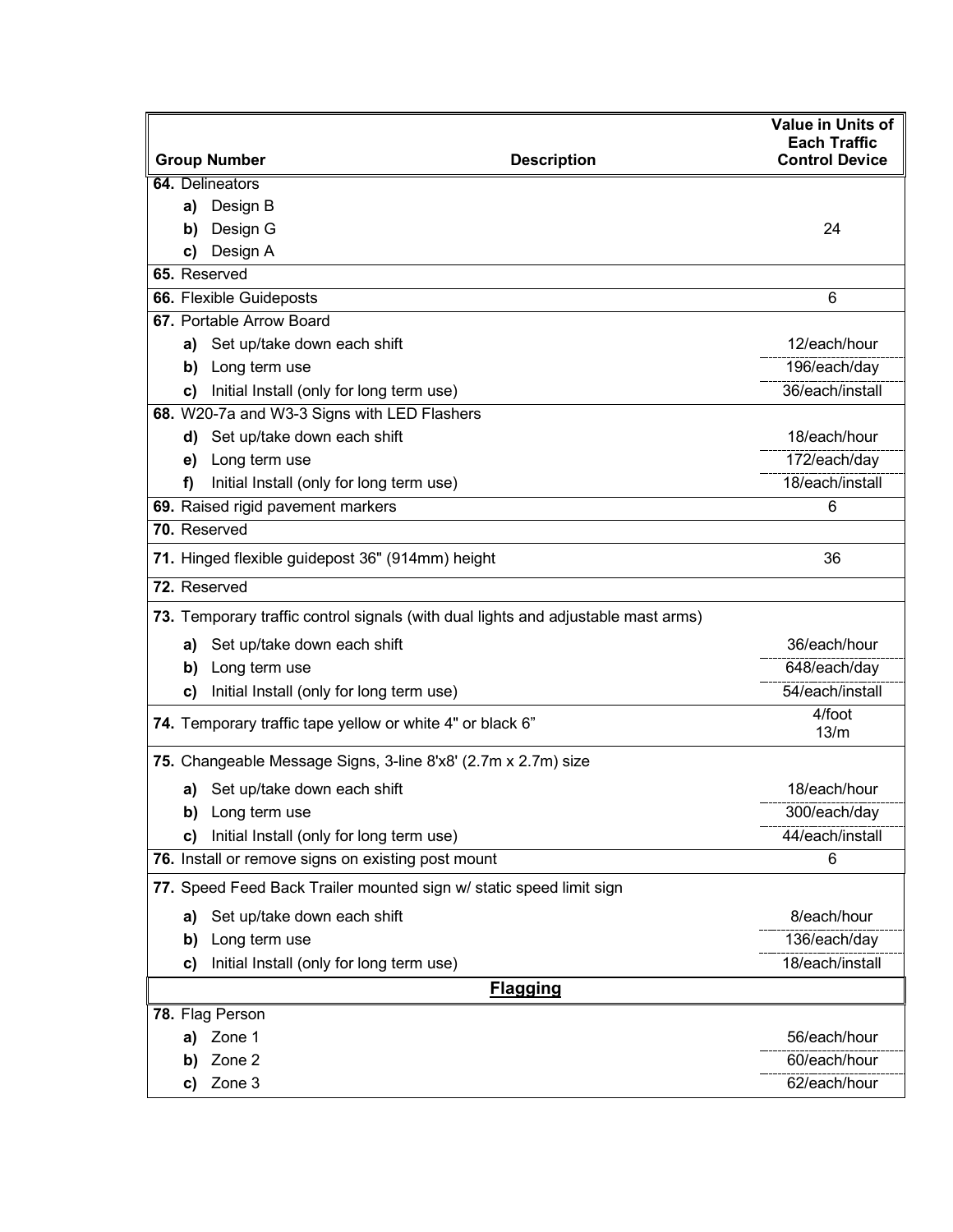|                          |                                                                                                         | <b>Value in Units of</b><br><b>Each Traffic</b> |
|--------------------------|---------------------------------------------------------------------------------------------------------|-------------------------------------------------|
| <b>Group Number</b>      | <b>Description</b>                                                                                      | <b>Control Device</b>                           |
| 79. Pilot Car            |                                                                                                         |                                                 |
| Zone 1<br>a)             |                                                                                                         | 76/each/hour                                    |
| Zone 2<br>b)             |                                                                                                         | 80/each/hour                                    |
| Zone 3<br>C)             |                                                                                                         | 82/each/hour                                    |
| 80. Flagger Illumination |                                                                                                         |                                                 |
| a)                       | Portable Light Tower                                                                                    | 10/each/hour                                    |
| b)                       | Non-Glare (Balloon) Lighting                                                                            | 18/each/hour                                    |
|                          | <b>Miscellaneous</b>                                                                                    |                                                 |
|                          | 81. Alternative Devices: Items not covered under this rate schedule may be included                     | Agreed upon                                     |
|                          | as alternate devices. The rate will be determined in accordance with Subsection<br>109.04.1 or 109.04.2 | prices converted<br>to number of units          |
| 82. Reserved             |                                                                                                         |                                                 |
|                          | 83. Pedestrian temporary curb ramp                                                                      | 168                                             |
| 84. Pedestrian barricade |                                                                                                         | 12/foot                                         |
| 85. Reserved             |                                                                                                         |                                                 |
|                          | 86. Temporary Portable Transverse Rumble Strip Array (3-11ft Strips)                                    | 306                                             |
|                          | 87. Illuminated Flagger Paddle                                                                          | 6/each/hour                                     |
|                          | 88. Business Access Signs (including business name)                                                     | $46/ft^2$                                       |
|                          |                                                                                                         |                                                 |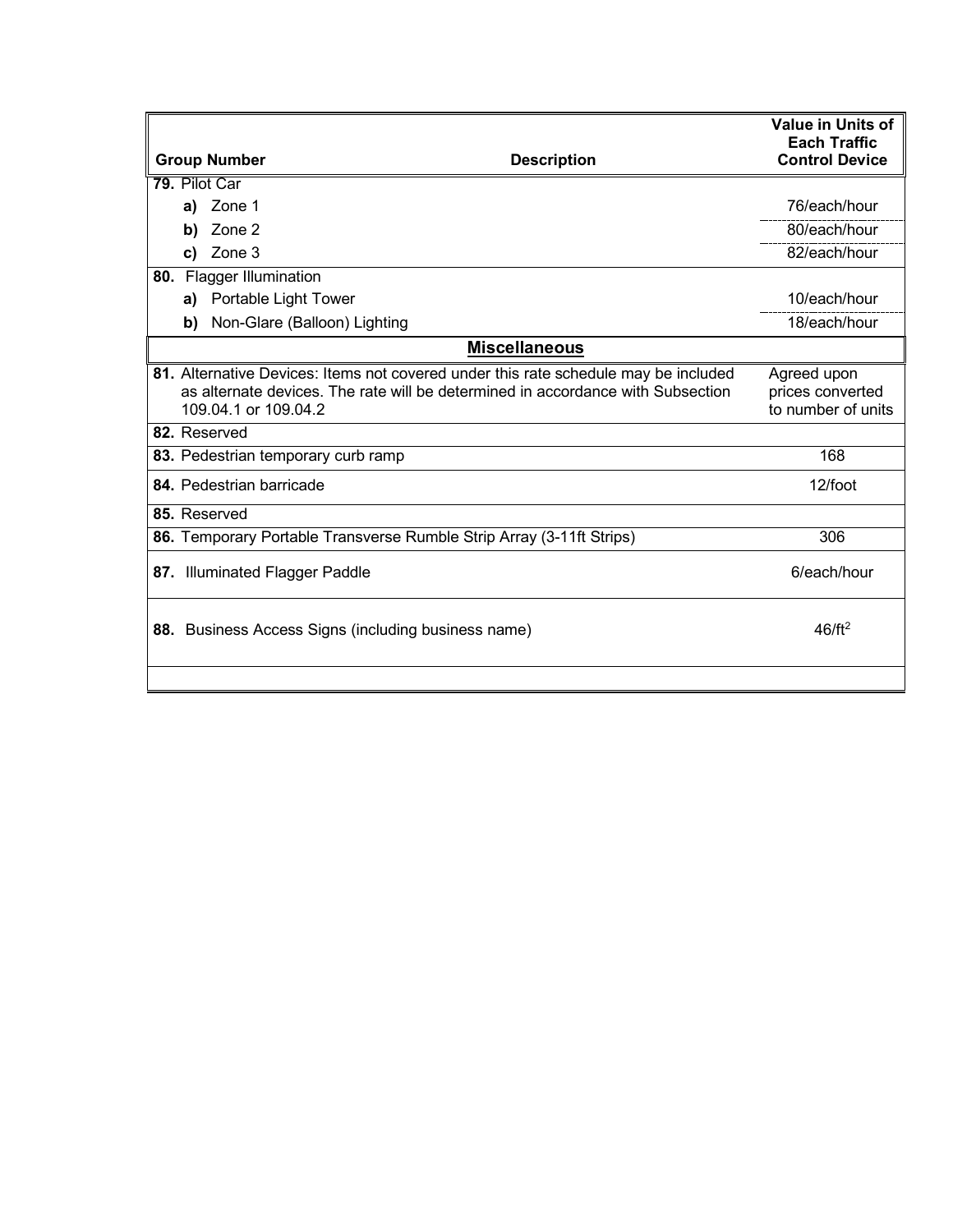(Revised 1-23-20)

<span id="page-7-0"></span>(Subsections 618.04.1 & 618.05.1 of the Standard and Supplemental Specifications)

(Traffic Control – Fixed will be at \$1 per unit)

|    | <b>Group Number</b>                                                                                             | <b>Description</b>           | Value in Units of<br><b>Each Traffic</b><br><b>Control Device</b> |  |  |
|----|-----------------------------------------------------------------------------------------------------------------|------------------------------|-------------------------------------------------------------------|--|--|
|    | <b>Signing</b>                                                                                                  |                              |                                                                   |  |  |
| 1. | Any Size Sign on Portable Mounts                                                                                |                              | 34                                                                |  |  |
|    |                                                                                                                 | Signs Mounted on Single Post |                                                                   |  |  |
| 2. | Sign Faces up to 15.9 ft <sup>2</sup> (1.48 m <sup>2</sup> )                                                    |                              | 130                                                               |  |  |
| 3. | 16.0 up to 19.9 ft <sup>2</sup> (1.49 up to 1.85 m <sup>2</sup> )                                               |                              | 136                                                               |  |  |
| 4. | 20.0 up to 29.9 ft <sup>2</sup> (1.86 up to 2.78 m <sup>2</sup> )                                               |                              | 148                                                               |  |  |
| 5. | 30.0 up to 40.0 ft <sup>2</sup> (2.79 up to 3.72 m <sup>2</sup> )                                               |                              | 216                                                               |  |  |
|    |                                                                                                                 | Signs Mounted on Two Posts   |                                                                   |  |  |
| 6. | 10.0 up to 18.1 ft <sup>2</sup> (0.93 up to 1.68 m <sup>2</sup> )                                               |                              | $\overline{238}$                                                  |  |  |
| 7. | 18.2 up to 19.9 ft <sup>2</sup> (1.69 up to 1.85 m <sup>2</sup> )                                               |                              | 248                                                               |  |  |
| 8. | 20.0 up to 29.9 ft <sup>2</sup> (1.86 up to 2.78 m <sup>2</sup> )                                               |                              | 268                                                               |  |  |
| 9. | 30.0 up to 39.9 ft <sup>2</sup> (2.79 up to 3.71 m <sup>2</sup> )                                               |                              | 332                                                               |  |  |
|    | 10. 40.0 up to 49.9 ft <sup>2</sup> (3.72 up to 4.64 m <sup>2</sup> )                                           |                              | 350                                                               |  |  |
|    | 11. 50.0 up to 59.9 ft <sup>2</sup> (4.65 up to 5.57 m <sup>2</sup> )                                           |                              | 512                                                               |  |  |
|    |                                                                                                                 | <b>Barricades</b>            |                                                                   |  |  |
|    | 12. Sign Faces up to $20.0$ ft <sup>2</sup> (1.82 m <sup>2</sup> ) mounted<br>on Type III Barricade (sign only) | Signs Mounted on Barricade   | 26                                                                |  |  |
|    | 13. 4'-0" (1.2 m) to 10'-0" (3.0 m) B (III)                                                                     | <b>Barricade</b>             | 180                                                               |  |  |
|    | 14. 4'-0" (1.2 m) to 10'-0" (3.0 m) B (III)                                                                     | (reflectorized on one side)  | 188                                                               |  |  |
|    | 15. Portable Barricade                                                                                          |                              |                                                                   |  |  |
|    | (1) $2^{\prime}$ -0" (0.6 m) to 6'-0" (1.8 m) B (I)                                                             |                              | 22                                                                |  |  |
|    | (2) $2^{\prime}$ -0" (0.6 m) to 6'-0" (1.8 m) B (II)                                                            |                              | 22                                                                |  |  |
|    | (3) Type II w/ 24"x12" R9-9, R9-10, or R9-11a Pedestrian Sign                                                   |                              | 24                                                                |  |  |
|    | 16. Barricade Warning Lights                                                                                    |                              |                                                                   |  |  |
|    | (1) Type A - Low Intensity                                                                                      |                              | 10/each/day                                                       |  |  |
|    | (2) Type B - High Intensity                                                                                     |                              | 14/each/day                                                       |  |  |
|    | (3) Type C - Steady Burn                                                                                        |                              | 10/each/day                                                       |  |  |
|    |                                                                                                                 | <b>Delineation</b>           |                                                                   |  |  |
|    | 17. Drums Plastic                                                                                               |                              | $\overline{21}$                                                   |  |  |
|    | 18. Object Markers                                                                                              |                              |                                                                   |  |  |
|    | $(1)$ Type 2                                                                                                    |                              | 26                                                                |  |  |
|    | 19. Portable Vertical Panels                                                                                    |                              | 14                                                                |  |  |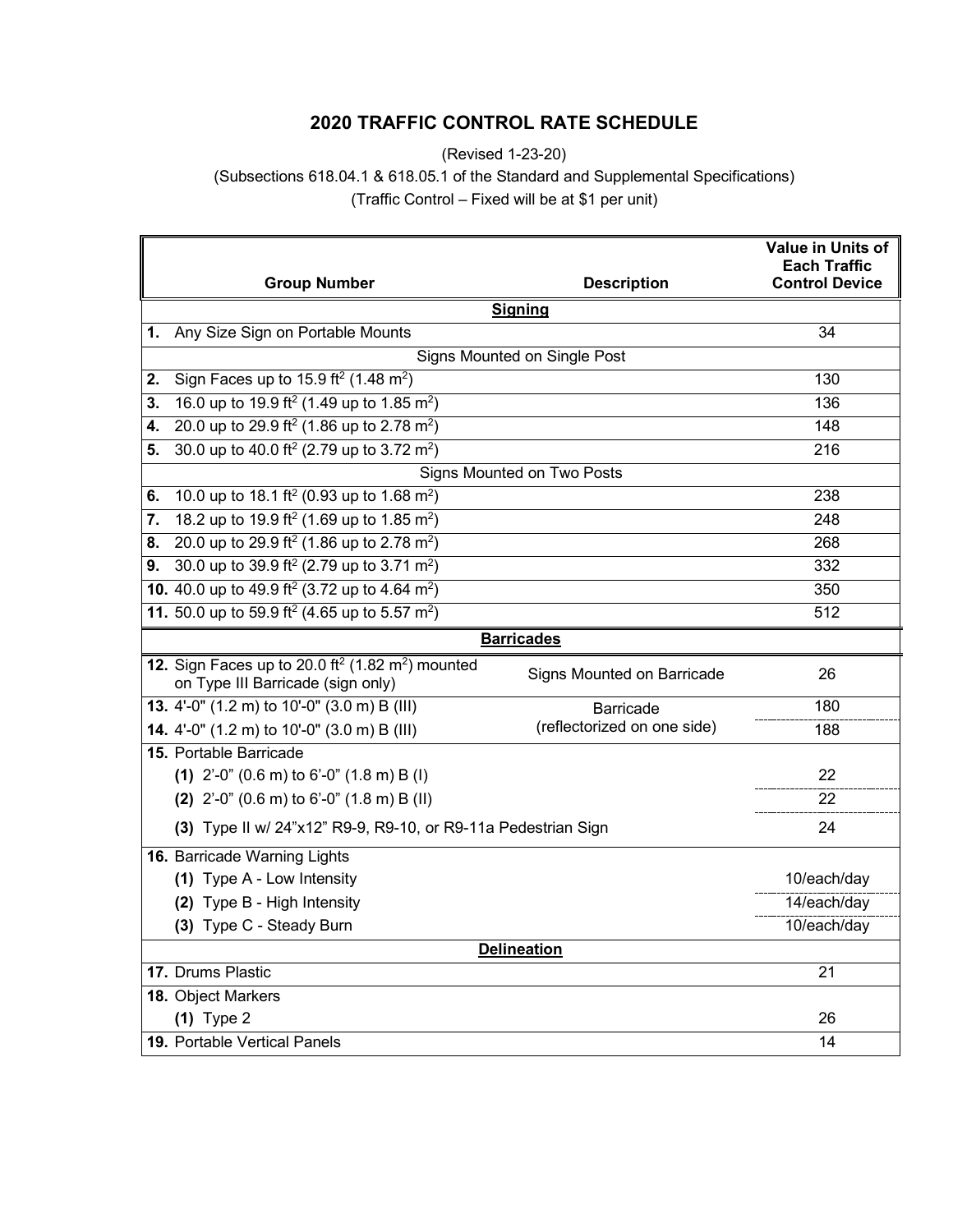| <b>Group Number</b>                                                               | <b>Description</b> | <b>Value in Units of</b><br><b>Each Traffic</b><br><b>Control Device</b> |
|-----------------------------------------------------------------------------------|--------------------|--------------------------------------------------------------------------|
| 20. Delineators                                                                   |                    |                                                                          |
| (1) Design B                                                                      |                    |                                                                          |
| (2) Design G                                                                      |                    | 24                                                                       |
| (3) Design A                                                                      |                    |                                                                          |
| 21. Reserved                                                                      |                    |                                                                          |
| 22. Flexible Guide Posts                                                          |                    | 8                                                                        |
| 23. Portable Arrow Board                                                          |                    |                                                                          |
| (1) Set up/take down each shift                                                   |                    | 12/each/hour                                                             |
| (2) Long term use                                                                 |                    | 202/each/day                                                             |
| (3) Initial Install (only for long term use)                                      |                    | 40/each/install                                                          |
| 24. W20-7a and W3-3 Signs with LED Flashers                                       |                    |                                                                          |
| (1) Set up/take down each shift                                                   |                    | 18/each/hour                                                             |
| (2) Long term use                                                                 |                    | 172/each/day                                                             |
| (3) Initial Install (only for long term use)                                      |                    | 18/each/install                                                          |
| 25. Raised rigid pavement markers                                                 |                    | 6                                                                        |
| 26. Reserved                                                                      |                    |                                                                          |
| 27. Hinged flexible guide posts 36" (914mm) height                                |                    | 56                                                                       |
| 28. Reserved                                                                      |                    |                                                                          |
| 29. Temporary traffic control signals (with dual lights and adjustable mast arms) |                    |                                                                          |
| (1) Set up/take down each shift                                                   |                    | 36/each/hour                                                             |
| (2) Long term use                                                                 |                    | 646/each/day                                                             |
| (3) Initial Install (only for long term use)                                      |                    | 52/each/install                                                          |
| 30. Temporary traffic tape yellow or white 4" (102mm)                             |                    | 4/foot<br>13/m                                                           |
| 31. Changeable Message Signs, 3 line 8'x8' (2.7m x 2.7m) size                     |                    |                                                                          |
| (1) Set up/take down each shift                                                   |                    | 18/each/hour                                                             |
| (2) Long term use                                                                 |                    | 300/each/day                                                             |
| (3) Initial Install (only for long term use)                                      |                    | 44/each/install                                                          |
| 32. Install or remove signs on existing post mount                                |                    | 6                                                                        |
| 33. Reserved                                                                      |                    |                                                                          |
|                                                                                   | <b>Flagging</b>    |                                                                          |
| 34. Flag Person                                                                   |                    |                                                                          |
| $(1)$ Zone 1                                                                      |                    | 56/each/hour                                                             |
| $(2)$ Zone 2                                                                      |                    | 60/each/hour                                                             |
| $(3)$ Zone 3                                                                      |                    | 62/each/hour                                                             |
| 35. Pilot Car                                                                     |                    |                                                                          |
| $(1)$ Zone 1                                                                      |                    | 86/each/hour                                                             |
| $(2)$ Zone 2                                                                      |                    | 90/each/hour                                                             |
| $(3)$ Zone 3                                                                      |                    | 90/each/hour                                                             |